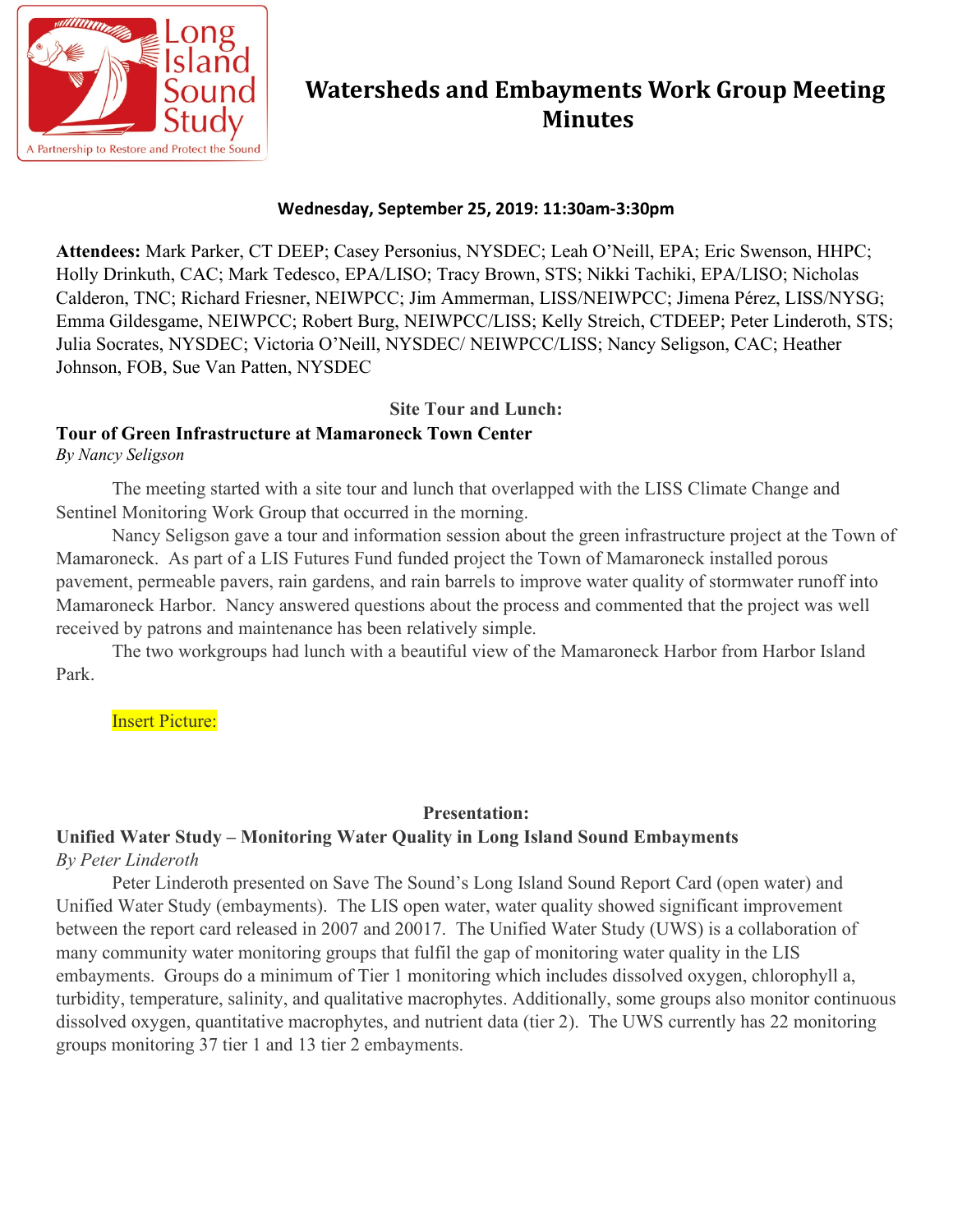#### **Discussion:**

## **LISS 2-day Management Committee Guidance Document Review**

Casey Personius and Mark Parker led a discussion and revision of the WEWG guidance document that was created in support of the upcoming 2-day management committee meeting. There was a lot of useful discussion that culminated in the revision of the WEWG priorities and Implementation Action recommendations (attached below). A huge thanks to all for your thoughtful input and participation.